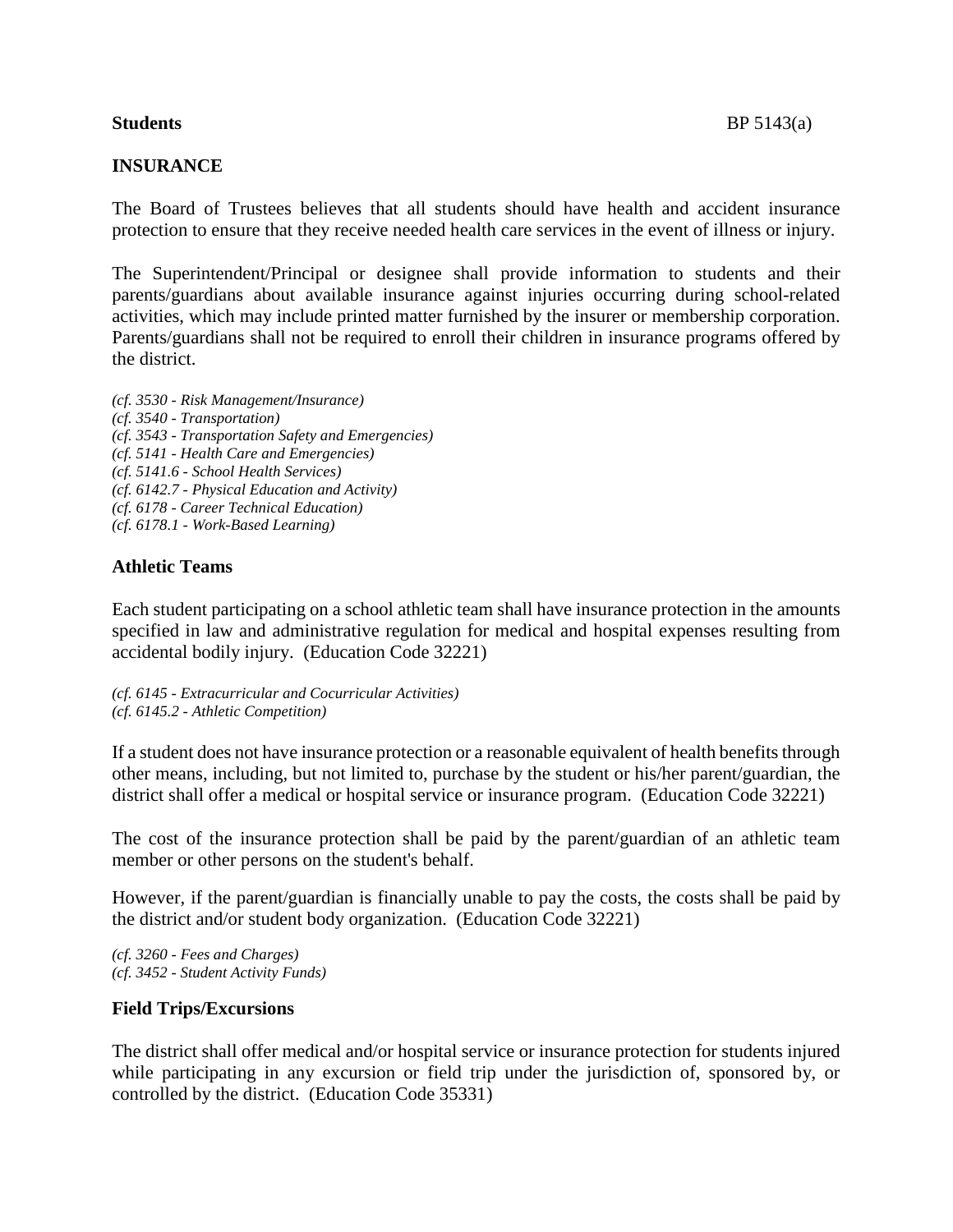## **INSURANCE** (continued)

*(cf. 3541.1 - Transportation for School-Related Trips) (cf. 6153 - School-Sponsored Trips)*

Parents/guardians choosing to participate in the insurance program offered by the district shall pay the costs of the medical or hospital service or insurance protection.

*Legal Reference:*

*EDUCATION CODE 10900-10914.5 Community recreation activities 32220-32224 Insurance for athletic teams 33353.5 Interscholastic federation; insurance program; nontransaction of insurance 35331 Insurance for field trips and excursions 48980 Parental notifications 48985 Notices to parents in language other than English 49470-49474 District medical services and insurance 51760 Insurance, work experience programs 52530 Insurance for healing arts program students INSURANCE CODE 10493 Benefit and relief association CODE OF REGULATIONS, TITLE 22 51050-51190.5 Definitions of Medi-Cal providers and services*

### *Management Resources:*

*WEB SITES*

*CSBA, Medi-Cal Services Program: http://www.csba.org/ds/medi\_cal.htm California Department of Health Care Services: http://www.dhcs.ca.gov California Department of Insurance: http://www.insurance.ca.gov Centers for Medicare and Medicaid Services: http://www.cms.hhs.gov Medi-Cal: http://www.medi-cal.ca.gov*

Policy **CUDDEBACK UNION ELEMENTARY SCHOOL DISTRICT** adopted: December 11, 2019 Carlotta, California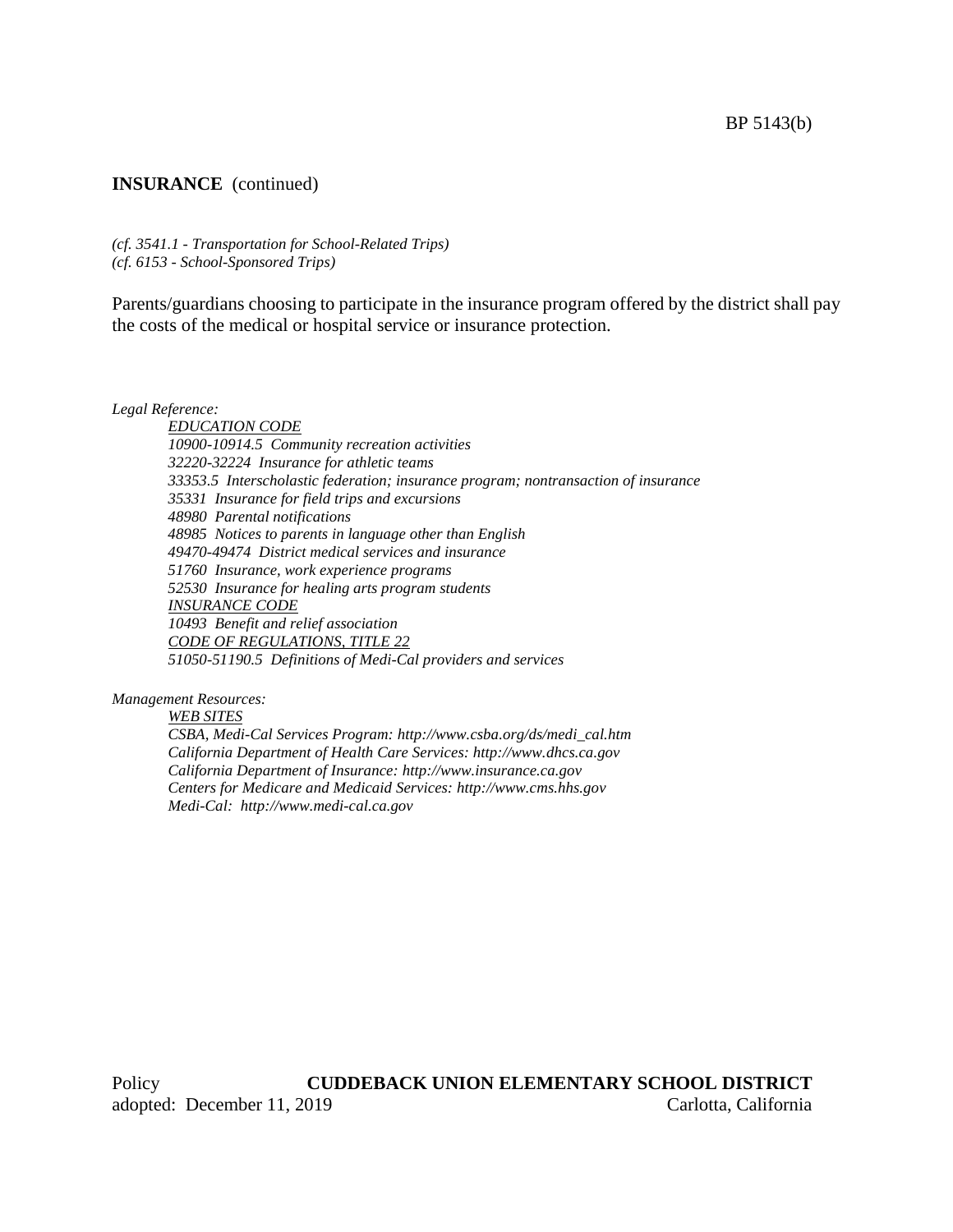# **INSURANCE**

# **Athletic Teams**

"Members of a school athletic team" include: (Education Code 32220)

- 1. Members of any extramural athletic team engaged in athletic events on or outside school grounds
- 2. Members of school bands or orchestras, cheerleaders and their assistants, pompom girls, team managers and their assistants, and any student selected by the school or student body organization to directly assist in the conduct of the athletic event, including incidental activities, but only while such members are being transported by or under the sponsorship or arrangements of the district or the district's student body organization to or from a school or other place of instruction and the place at which the athletic event is being conducted

Insurance for members of school athletic teams shall provide coverage for injury arising while students are: (Education Code 32221)

- 1. Engaging in or preparing for an athletic event sponsored or arranged by the district or student body organization
- 2. Being transported by the school district, or under its sponsorship, to and from the school and place of the athletic event
- *(cf. 3530 - Risk Management/Insurance)*
- *(cf. 3541.1 - Transportation for School-Related Trips)*
- *(cf. 3543 - Transportation Safety and Emergencies)*
- *(cf. 5141 - Health Care and Emergencies)*
- *(cf. 5141.6 - School Health Services)*
- *(cf. 6145 - Extracurricular and Cocurricular Activities)*
- *(cf. 6145.2 - Athletic Competition)*

Injuries arising while students are engaged in community recreational activities pursuant to Education Code 10900-10914.5 are excluded. (Education Code 32222)

The district shall offer for medical and hospital expenses resulting from accidental bodily injury at least \$1,500 for all medical and hospital expenses. (Education Code 32221)

The district requires each student participating on a school athletic team to have insurance protection in the amount offered by the district. (Education Code 32221)

Prior to participating in athletic activities, each member of an athletic team shall provide proof of insurance coverage to the Superintendent/Principal or designee.